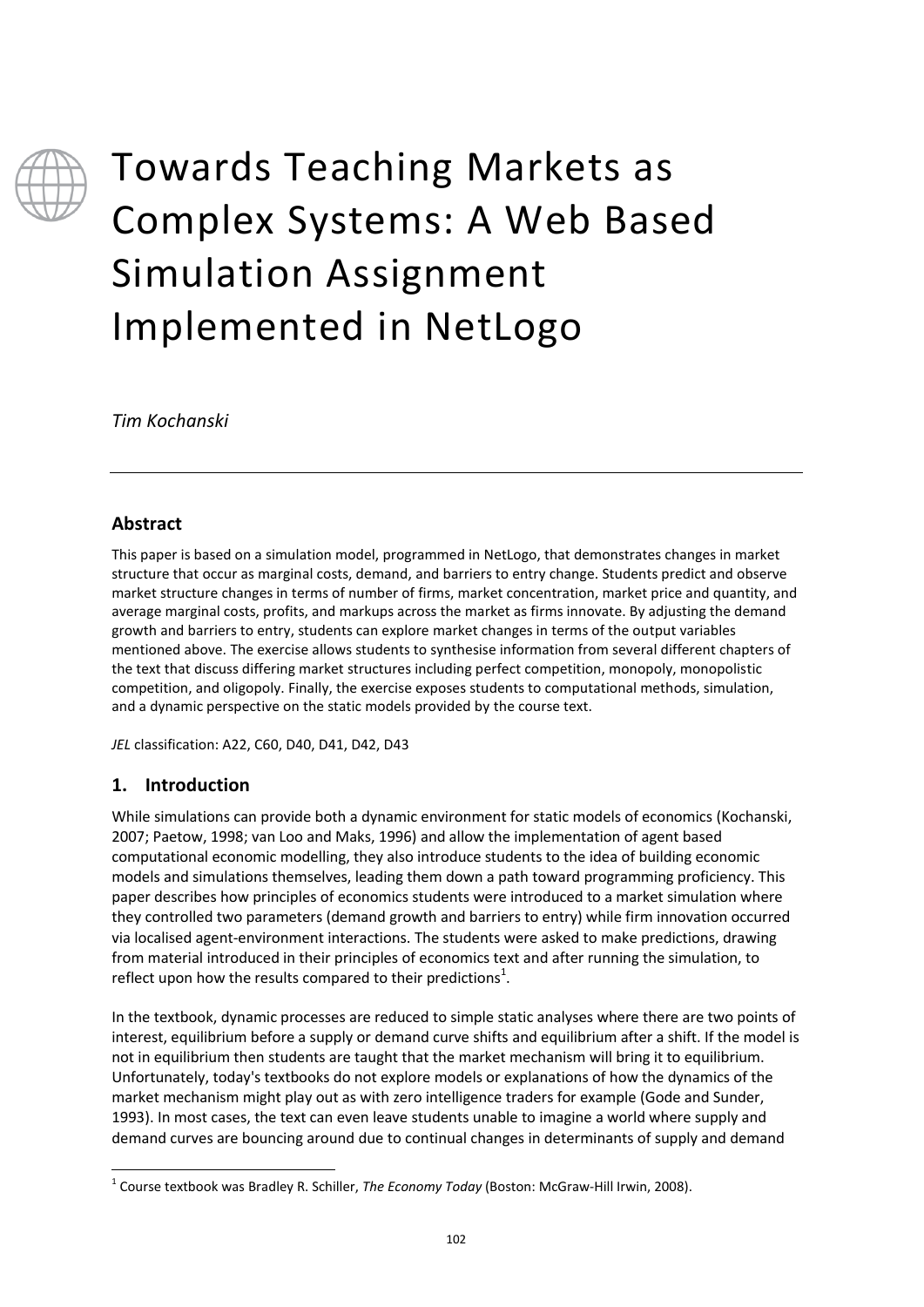leading to an endless dance of equilibrium. It can be even more difficult for students to imagine how to begin sorting out the many competing effects a mass of changing determinants has on an equilibrium.

This paper demonstrates how simulations can allow students a view into both the dancing dynamics of equilibrium models, a Cournot model in this case (Cournot, 1838), and the generative models of agent based modelling. Students can observe market outcomes of price and quantity, profit, market concentration, market power, and number of firms. By adjusting parameters students can study the behaviour and rate at which the market transitions over time. They can also experiment with combinations of parameter settings such as low barriers with falling demand to see which effects appear to dominate, giving them an appreciation for the complexities that arise from an interconnected set of parameters. The assignment also demonstrates the process of agentising a model through the innovation process mentioned above and gives them an appreciation for the complexities that arise when introducing heterogeneity and localised interactions to models.

NetLogo is a well-known agent based simulation package with applications across the disciplines. It provides powerful modelling, graphical, and statistical components for both the novice and expert modeller. Saving the simulation as a java applet also provides students with an easily accessible web based program containing a user-friendly graphical interface (dashboard), the NetLogo code, and a text editor allowing a display of the assignment.

The NetLogo code for the assignment is provided to the students so for this exercise they are not required to do any programming though the code is visible for them to examine and revise. With NetLogo students gain a better understanding of how iteration can turn static models into dynamic ones. Students gain an understanding of how computational models can be built and can begin to ponder the differences between top down analytic models of today's mainstream economics texts and the bottom up generative models slowly emerging on the discipline's horizon (Colander, 2003).

In the following sections, I begin by providing some background on the computational modelling of markets and discussing implementation of the model within NetLogo. I then introduce the market simulation assignment, discuss the simulation results, and summarise student predictions and observations for the various questions. I end with a general discussion of the assignment, student responses to the assignment, and some concluding remarks.

## **2. Background: computational modelling of a market**

There are several ways to simulate markets, from designing zero intelligence traders (Gode and Sunder, 1993)<sup>2</sup> to simply placing the equations of an analytic model from a mainstream textbook into a computer package such as Mathematica and changing parameters iteratively (Kochanski, 2007). The model implemented here is essentially a hybrid. It is based on a Cournot solution for the *n*-firm case (Sarkar *et al*., 1998) where firms have heterogeneous cost structures (see Appendix A for derivation). The model is unique in that it produces exact monopoly and perfect competition solutions (at *n*=1 and as *n*→∞ respectively) and produces the intermediate equilibrium outcomes consistent with models of imperfect competition. That said it has characteristics of an agent-based model as well since firms follow a few simple rules as they interact locally with their environment in process innovations.

While students in the course learn the mathematical frameworks for perfect competitors and monopolists they were not exposed to the derivation of the Cournot solution. It was discussed during the section of the course covering imperfect competition. Several introductory texts, including the Schiller text used for the course, introduce students to the idea of firm interdependence with the

 $\overline{a}$ 

 $2$  Mark McBride has implemented the model designed by Gode and Sunder in NetLogo. <http://mcbridme.sba.muohio.edu/ace/labs/zitrade/zitradenetlogo.html>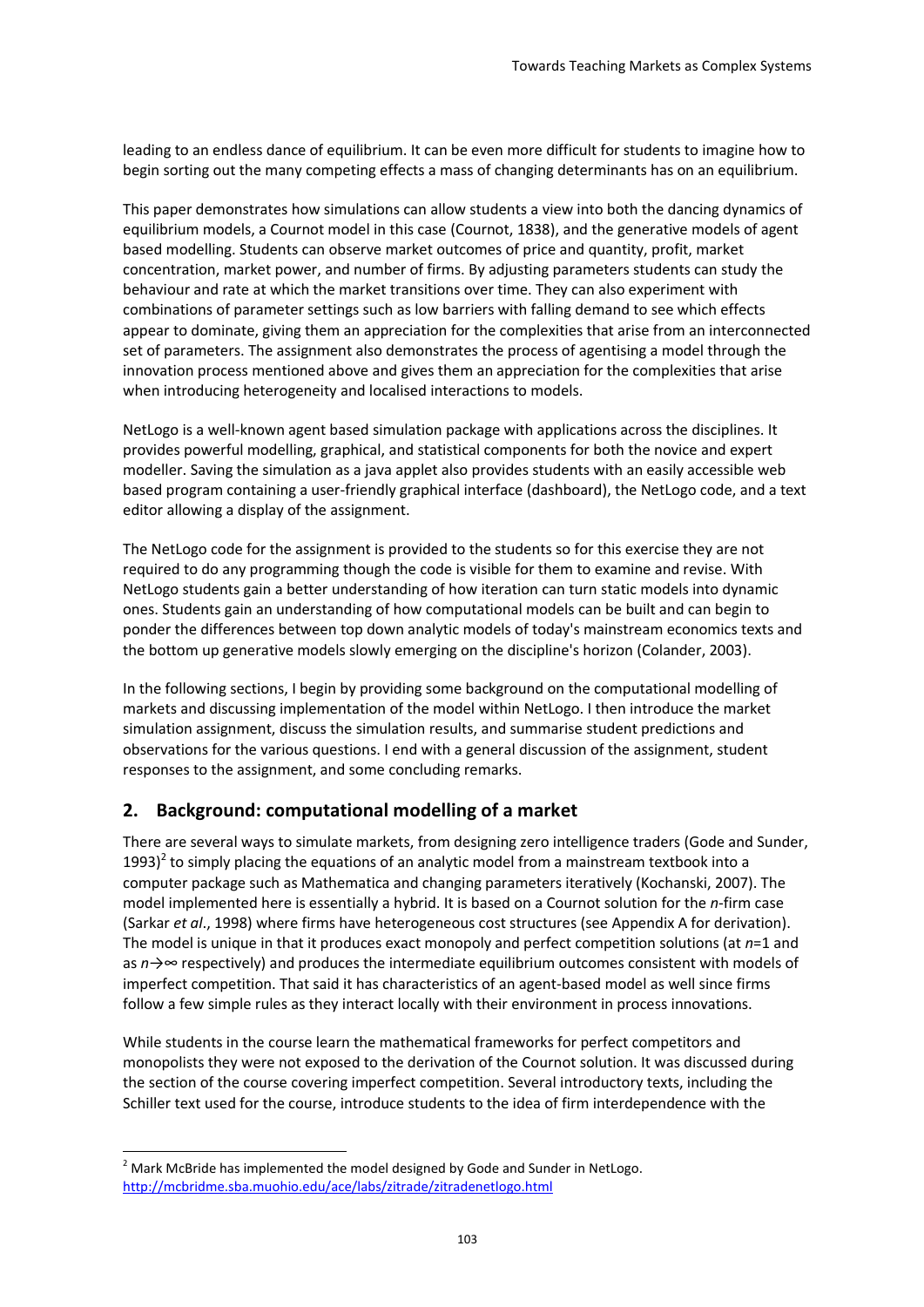oligopolist's kinked demand curve and the game theory payoff matrix. The Cournot model of firm interdependence dovetails nicely into this section of the course material.

In the context of imperfect competition, typical classroom discussions include oil cartels, collusion, the airline industry during deregulation, and how the interactions of a changing business environment with differing cost structures can drastically shift each firm's respective market share and affect market concentration.

When studying imperfect competition, students see the powerful price cutting incentives behind cartels such as OPEC and gain a deeper understanding of how firms, such as Pan Am in the 1980's can lose market share and ultimately exit a market. Finally, they can see how falling costs and changing demand affect market price and output and how changing barriers affect market entry. They also gain understanding of how all the above affect market concentration.

## **3. Implementing the model in NetLogo and running the simulation**

Students are first introduced to the basic mechanics of the model and instructed on how it works. Then they are instructed on how to use the parameter adjustments on the NetLogo dashboard and how to interpret the simulation's graphical output. Finally they are asked to try several different parameter configurations, to make predictions based on theory from the textbook and course material, to comment on what they observe, and at the end of the assignment to comment on how market simulations might serve businesses and policy makers. The sections below outline the assignment as provided to the students.

#### *What is it?*

This is a Cournot model named after the French economist Antoine Augustin Cournot (1801-1877). It is commonly used to model imperfect competition in cases where firms have some market power and must choose a level of output to produce that considers the responses of their competitors as well. The resulting price and output end up somewhere between what perfect competition and monopoly markets would produce and is a Nash Equilibrium.

#### *How it works:*

The simulation begins with 20 firms when you click the [SETUP] button. When you click the [GO] button the simulation begins and runs for 1000 time periods (days). At each point in time we can see on the graphs: 1) the Cournot equilibrium market price and quantity, as well as average MC in the market, 2) the average profit of firms in the market, 3) the market concentration as measured with the HHI (Herfindal-Hirschman Index), 4) the number of firms in the market, and 5) the average price markup or (Price/Avg.MC).

In this simulation, firms are moving randomly across a business landscape. When they enter the green patch in the centre they spend some of their accumulated profits on productivity innovations, assuming they have accumulated such profits. This lowers their marginal costs and gives them an advantage over their competitors. For the innovating firm, this leads to more market share, higher profits, and increased market concentration.

#### *How to use it:*

There are two parameters that can be adjusted to affect how the simulation plays out.

1) Demand growth, setting this to a positive value means that the market demand curve gradually increases over time.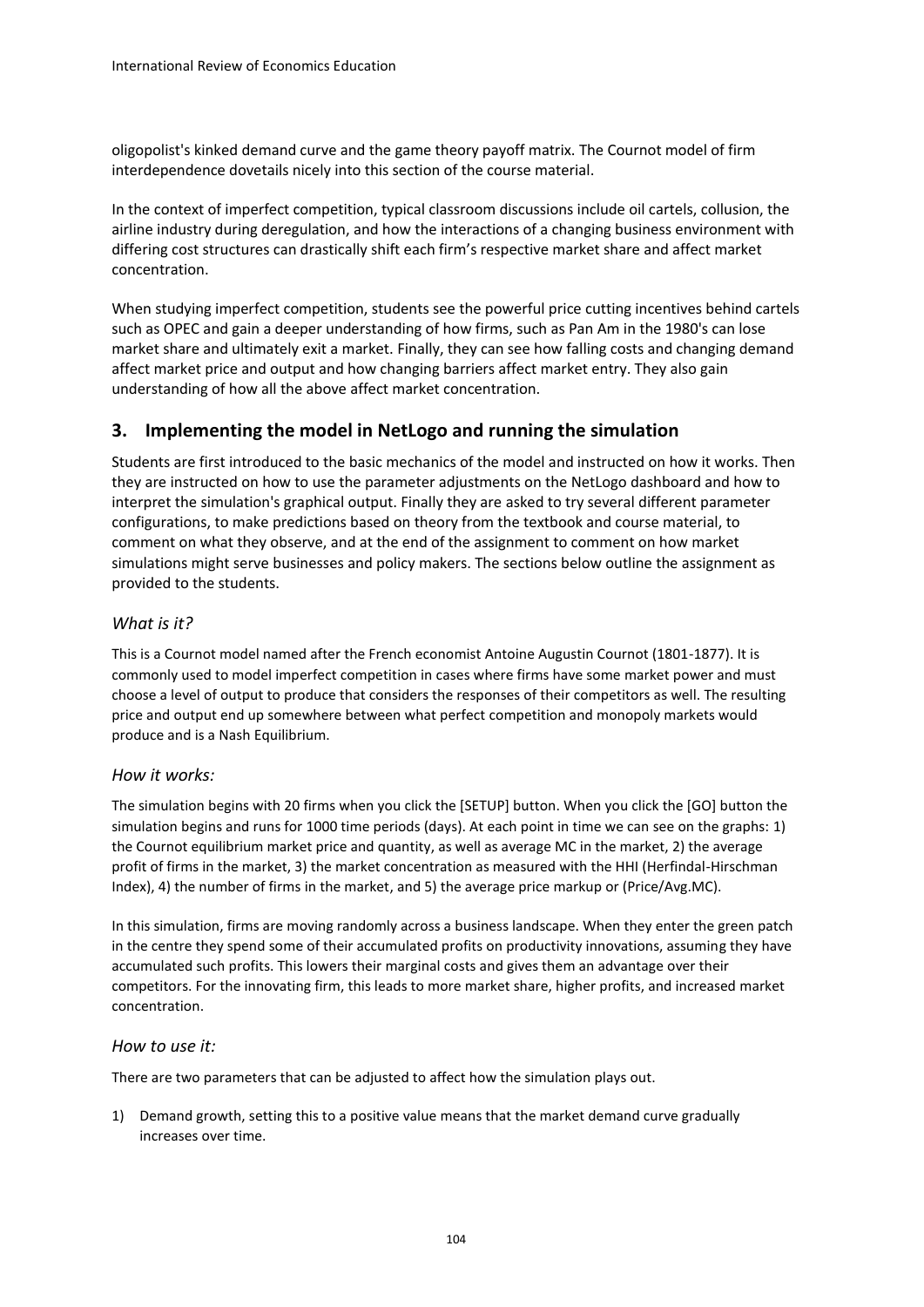2) Barriers to entry, determine how costly it is for new firms to enter the market. At the lowest setting we have perfect competition conditions. At high setting we have oligopoly or even monopoly conditions.

#### *Things to notice:*

- 1) If HHI is increasing then either some firms are gaining market share from others, or, firms are exiting the market creating more market share for the remaining firms. It is likely that both affects are occurring simultaneously.
- 2) If number of firms is increasing then HHI should on average decrease (unless, due to the other affect discussed above some firms are gaining market share over the new entrants).
- 3) As the market becomes more concentrated market prices should increase.
- 4) As average profitability increases this creates the incentive for new firms to enter (depending on the level of barriers).
- 5) Chaotic events can happen in a dynamic setting with several interacting components. As new firms enter, innovate, increase profits, etc. the results may be quite predictable and smooth or in some cases may be chaotic with wild fluctuations.

Note: when the simulation stops before 1000 rounds it means that all firms have exited the market, even the last remaining firm, which was a monopolist.

After being introduced to the graphical display of the simulation, students are then asked to perform several different operations, to make predictions based on theory introduced in the course, and to describe how the simulation performed relative to their predictions.

### *Things to try:*

Please provide answers to the following questions. I prefer typed responses but hand written responses that are clearly legible will suffice. Feel free to incorporate graphs, equations, or sketches in your responses.

1) When you click [SETUP] the first time conditions similar to perfect competition are generated (no barriers). Additionally demand is held constant. What do you expect to happen when you run the simulation for the following: Average profitability, HHI, number of firms, market price, and market quantity? Just say if you expect them to increase for decrease. Will market price be close to marginal cost (MC pricing) or above average marginal cost (markup pricing)?

Make sure the settings are at: [DEMAND GROWTH] = 0  $[BARRIER] = 0$ Now run the simulation. It might not finish if an infinite number of firms flood the market. If so, what happened to the above mentioned measures as firms entered?

The simulation produces results consistent with mainstream theory under conditions of perfect competition, namely falling prices and increased market output (to a point), low market concentration, low profit, a large number of firms, and little or no markup.

From the mainstream perspective this example is characterised by the market supply curve shifting to the right over time as new firms enter the market. The effect is not as dramatic however since firms that exist in the market become smaller and smaller as the market saturates. Since firms cannot accumulate profit they are unable to reduce costs by investing in cost reducing R&D projects.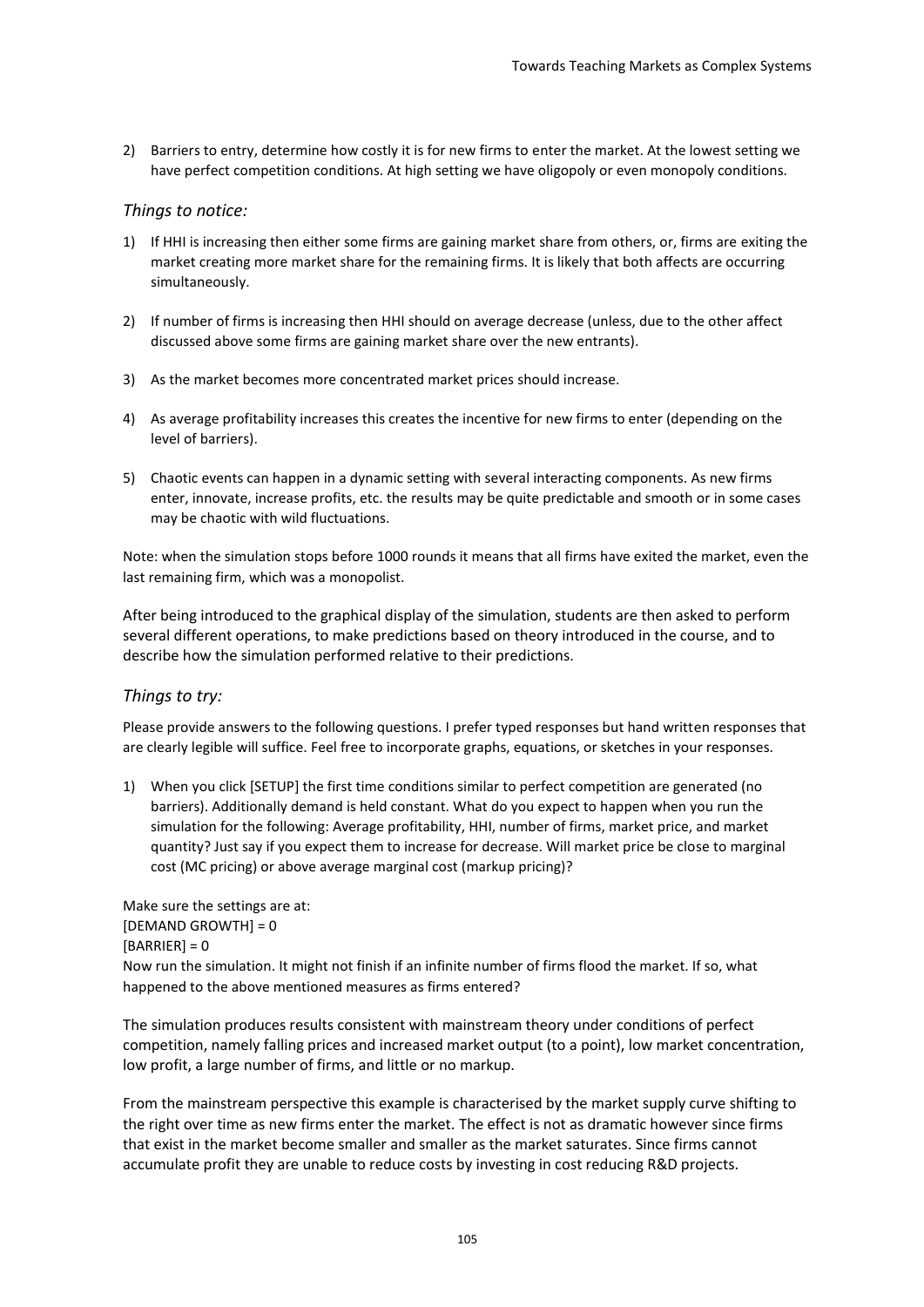Most students made predictions consistent with a perfectly competitive market where firms are reducing costs through innovation, namely that, with low barriers to entry and constantly falling costs, a large number of firms enter the market, causing low market concentration, falling prices, increased output, minimal or no profit, and no markup.









2) Next, we'll keep all settings as they were but we will increase [BARRIER] TO 3. How do you expect the results to differ from question (1) in terms of: Average profitability, HHI, number of firms, market price, and market quantity and the price markup? Run the simulation. What happened? Were the results more chaotic or volatile?

The simulation produces results consistent with mainstream theory, a moderately concentrated market, moderate profit levels, a modest number of firms (about 30), and some degree of market power with price markups. With moderate barriers, profits are positive, allowing money for costreducing innovations, which cause falling prices and increased output. From the mainstream perspective this is characterised by the market supply curve shifting to the right over time as firms reduce marginal costs and a few new firms enter the market.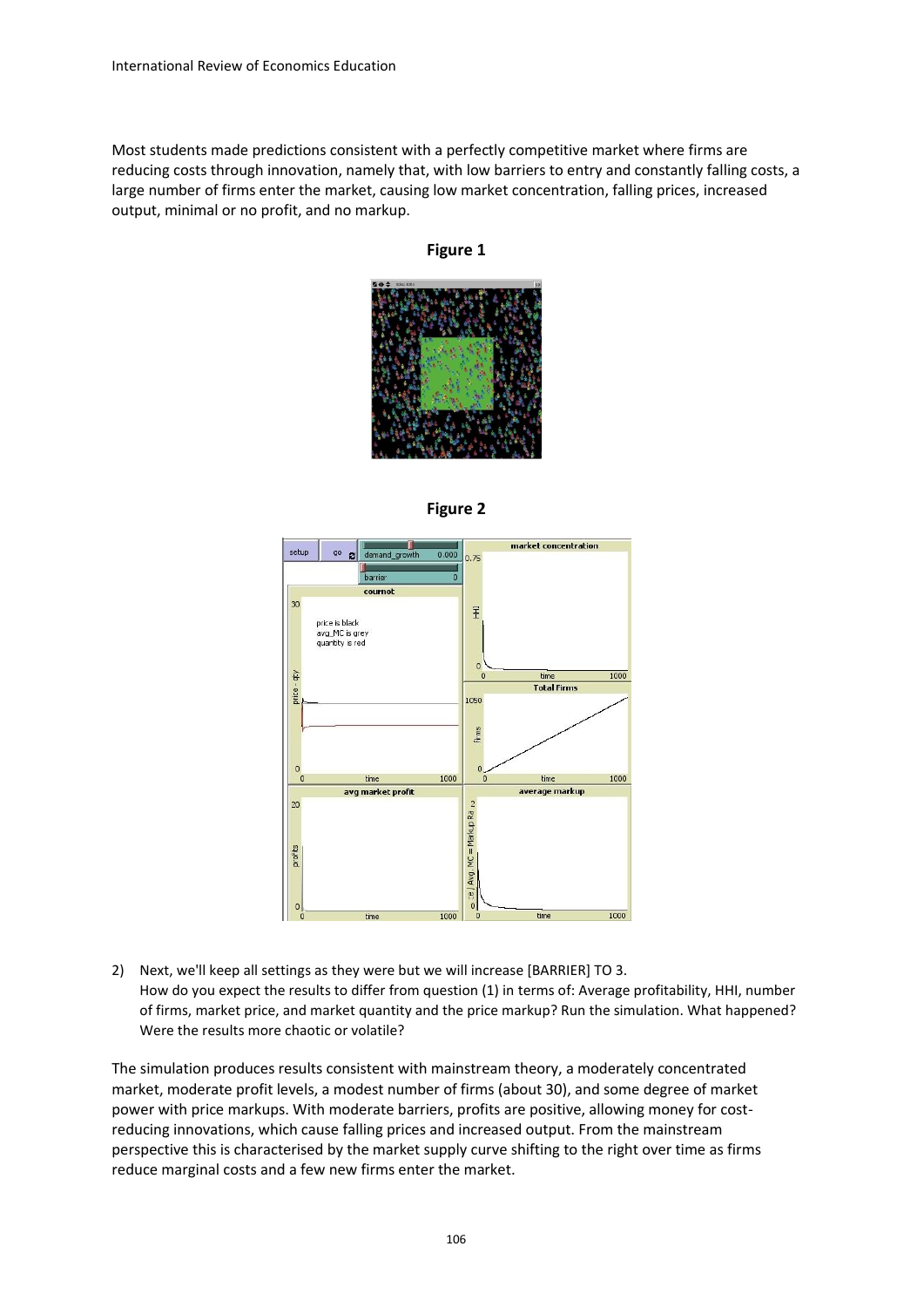Most students predicted the higher barriers would lead to higher market concentration, fewer firms, and some degree of profit for firms in the market. They predicted increased output and falling prices and a few identified uncertainty due to the mix of effects on price resulting from falling costs, new entrants, and the markup associated with market power.









3) Keep the setting from question (2) but increase [BARRIER] TO 6 and run the simulation. What happened to: Average profitability, HHI, number of firms, market price, and market quantity and the price markup? Did the simulation run with more or less volatility?

In this question the results are similar to the previous case but with larger fluctuations in profit and market concentration. In general, the market experiences falling prices, increased market output, an even more concentrated market, moderate profit, fewer firms than in the previous question, and market power with some degree of markup.

Given the similarity between this question and the previous one, students generally predicted that the even higher barriers would lead to even fewer firms, a higher market concentration, and higher profits. Some also predicted longer delays between new firm entrants since the barriers to entry were higher.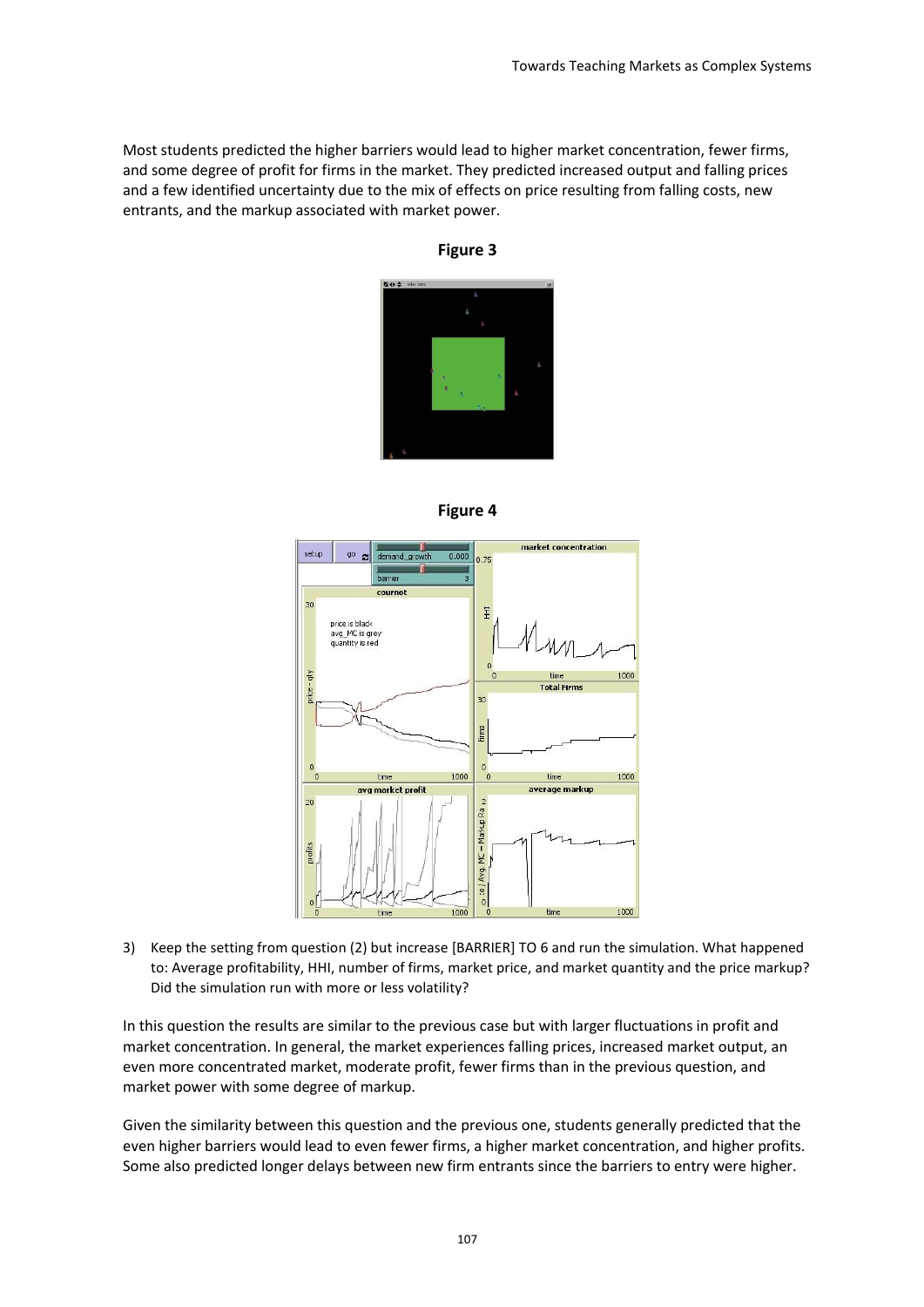







4) Now set [BARRIER] TO 3 (moderate barriers) and increase [DEMAND GROWTH] TO .001. According to our text, what happens in a market when demand is increasing? Does equilibrium price increase or decrease? What about equilibrium quantity? Do you expect that the market would be able to accommodate more or fewer firms? Run the simulation. Do the results support your theory? Is price close to the average marginal cost for the industry? Try the simulation with [DEMAND GROWTH] set to -0.001. Does the opposite happen?

This is a two-part question identical to question (2) above but with the addition of shifting demand. Regarding the first part with increasing demand, firms in the industry have some markup power given the moderate barriers, yet profitability from increasing demand entices other firms to enter the market. While price reductions are comparable to above, the market quantity has increased dramatically and more firms (just over 30) are accommodated.

Many students predicted that increased demand would put upward pressure on price and increase market output while accommodating more firms in the market, lowering market concentration<sup>3</sup>.

 3 Throughout the assignment, students occasionally made common errors regarding the direction of price and quantity changes associated with shifting curves.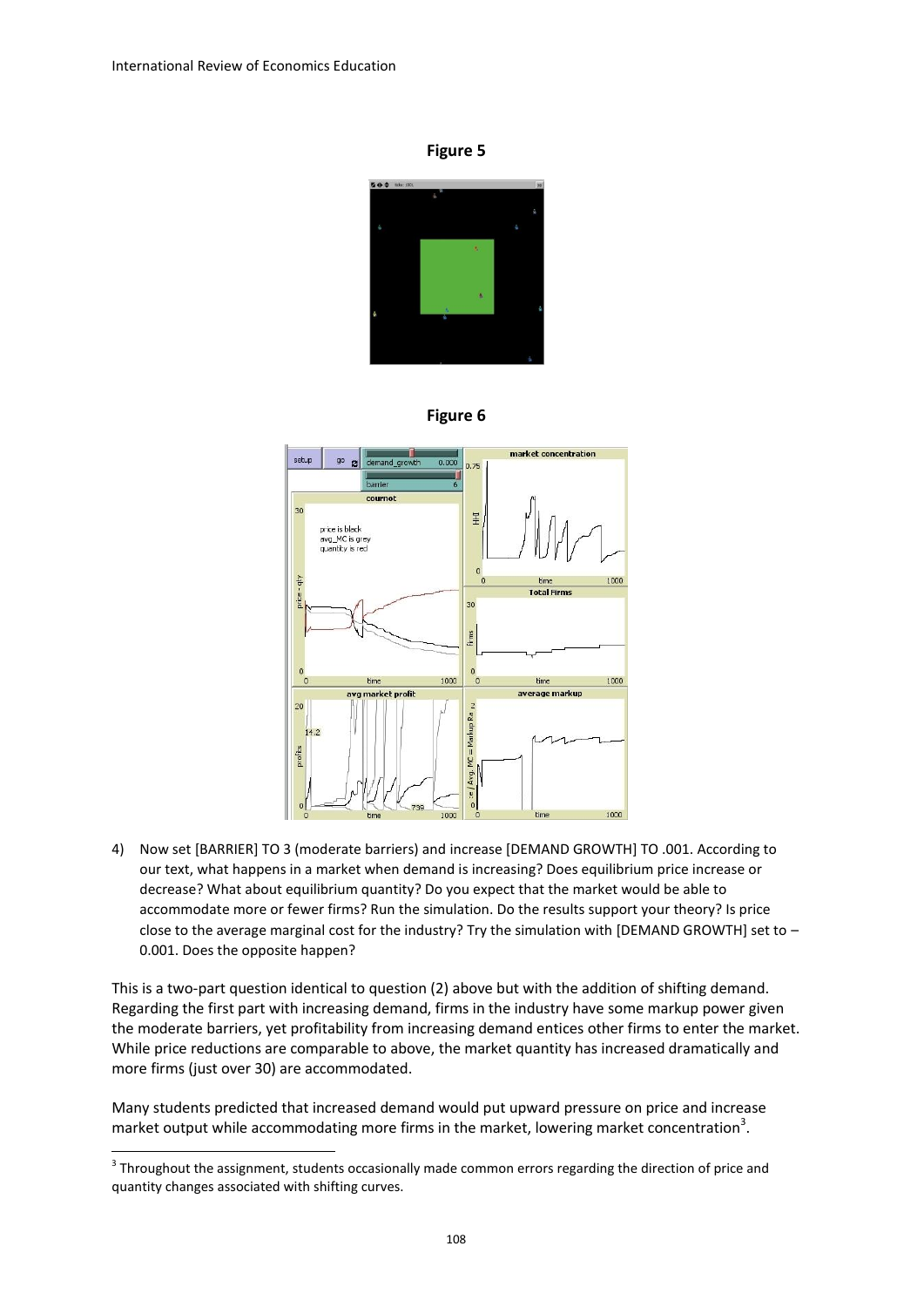Additionally many predicted the entrance of new firms would also increase output while placing downward pressure on price. Some commented on the indeterminate effect on price due to the competing pressures resulting from increased demand and increasing supply resulting from new entrants and cost reducing innovations.









For part two of the question with moderate barriers and falling demand almost all firms are squeezed out of the market. The remaining firms are forced to lower prices as demand continues to fall and toward the end of the simulation price and profits approach zero. The result is a highly concentrated yet unsustainable market that ultimately collapses due to insufficient demand.

Most students simply predicted the opposite effect relative to part one (with increasing demand) though a few commented on the downward price pressure and decreased output that should result from falling demand. No students predicted market collapse due to insufficient demand.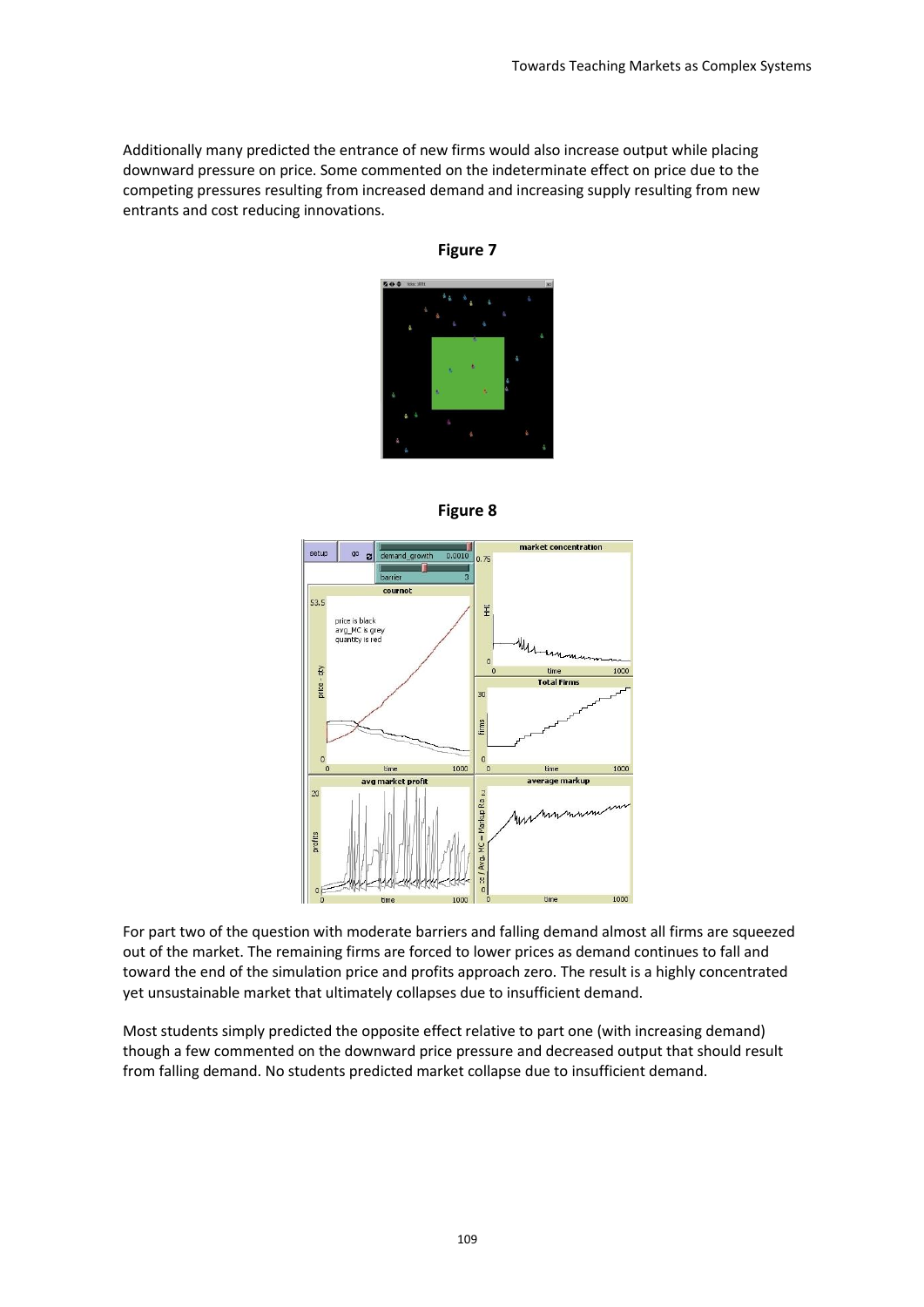







5) Write a few sentences about how market structure affects market performance. You might address the following: Do cost reducing innovations necessarily get passed on to consumers in the form of lower prices (do lower marginal costs mean lower prices necessarily)? Does it matter if innovations occur in a perfectly competitive market vs. a less competitive one? Why might regulators be concerned with industries that are characterised by high market concentrations?

For this question students drew from the theory in the text identifying cost reductions with lower prices and increased output but also noting that increased market power leads to pricing above marginal cost (whether costs are falling or not). Additionally, they tended to state that markets characterised by high market concentration needed to be regulated.

6) At the beginning of the term, I stated that economists make observations of economic participants and their behaviour. They then develop theories based on those observations. Next, they build economic models that are consistent with those theories. Finally, they use the economic models to forecast change under different conditions. How might simulations be useful as a policy tool for modelling a market (or the economy)?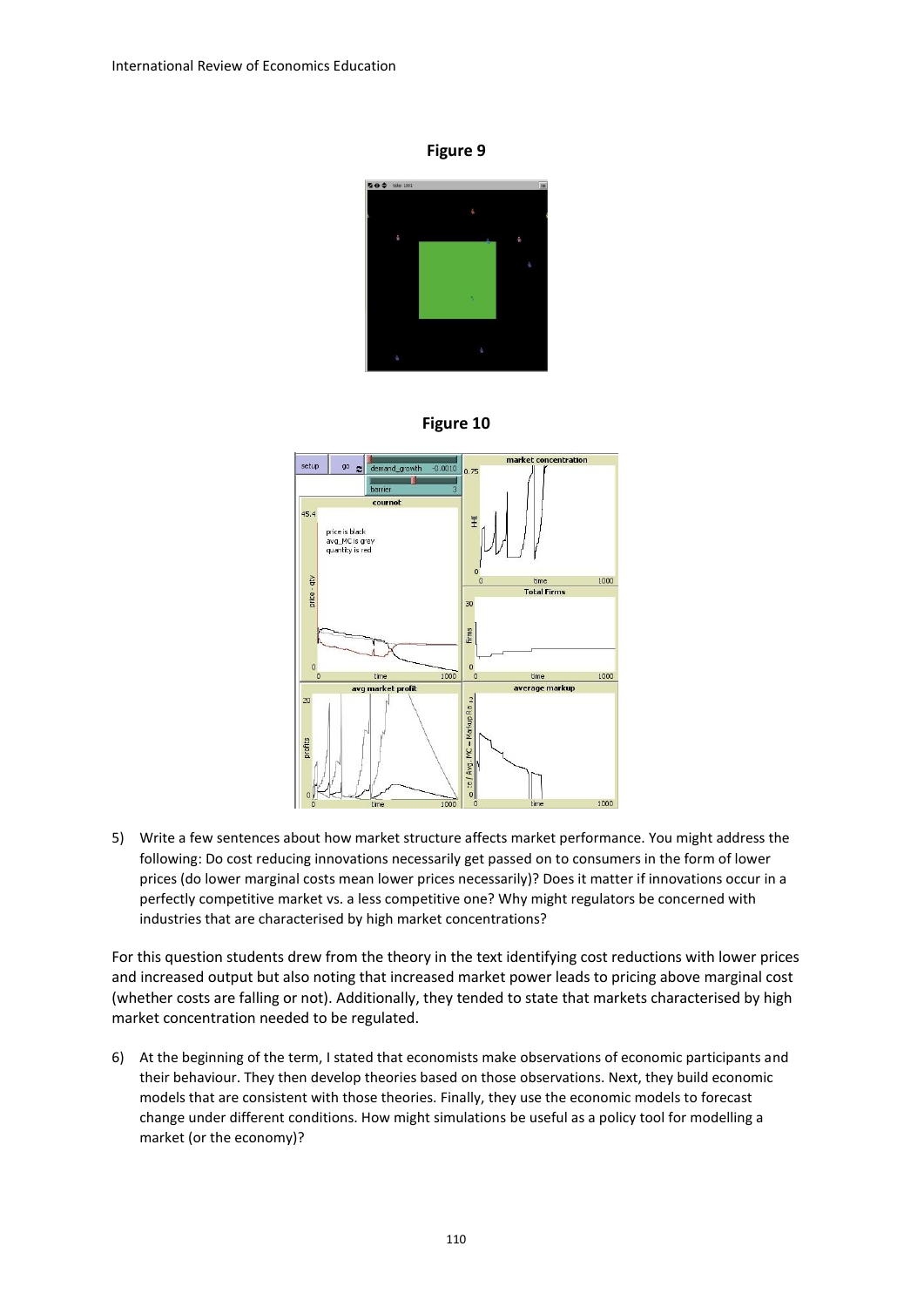For this question students generally pointed to well-constructed simulations as useful for both firms and policy makers interested in studying the effects of various policies. Firms, for example, could use simulations to study the effects of increased demand on profitability and the structure of the market the firm is operating in. Policy makers could study the effects on market structure of allowing mergers or promoting policies that increase market demand. Students also proposed an idea common in other simulation texts that running simulation scenarios would allow decision makers to study the effects of various policies before tinkering with their business or the economy.

### **4. Student response to the assignment**

This exercise was conducted as an extra credit homework assignment in two of my Introductory Microeconomic Theory courses at Portland State University. The class size was roughly 60 students per class with 28 participants in total. With such a large class size it is typically not feasible to conduct assignments that require all students to be online at the same time interacting in real-time (Schmidt, 2003; Wolf and Portegys, 2007)<sup>4</sup> or even working on the simulation while in a classroom setting (Sayama, 2006). The benefit of implementing the simulation in NetLogo is that files can be saved as java applets and run in a web browser at the students' convenience, requiring no software downloads or complicated installations.

This exercise provided an opportunity for students to synthesise the various market structure frameworks proposed within their text and to gain experience augmenting classic microeconomic models. Throughout the course animations were provided to instil a sense of static vs. dynamic processes.

The assignment was distributed during the middle of the term and throughout the remainder of the course discussion time was allowed regarding the assignment. Initially students were not familiar with the dashboard or simulation output as it was quite different from the graphical representations in the text. After running through the simulation a number of times, students gained an appreciation for the simulation and a better understanding of the output produced.

One weakness of mainstream texts is that while they introduce students to the short run and long run outcomes of different market structures, namely, perfect competition, monopoly, oligopoly, and monopolistic competition, there is little or no discussion of how markets might change along this continuum from perfect competition through imperfect competition toward monopoly and vice a versa. This can be a difficult task since each market structure is based on characteristics (e.g. number of firms, barriers to entry, product type (homogeneous or differentiated), and market power) that do not necessarily vary continuously<sup>5</sup>.

That said the Schiller Economy Today text has a chapter featuring a case study with extensive coverage of the evolution of the personal computer market, which went through several changes between 1976 and 1983 as firms entered and exited the market. As mentioned above, the Schiller text also covers changes in the airline industry during the era of deregulation. This also led to significant market structure changes. It is these types of processes that simulations serve so well: allowing demonstrations of the dynamics behind market change.

<sup>&</sup>lt;sup>4</sup> In smaller courses I have scheduled lab time for students to play the web-based version of John Sterman's Beer Game. [http://beergame.mit.edu/guide.htm.](http://beergame.mit.edu/guide.htm) Other options for class simulations include turn based simulations such as the Greenland Game made available by the [synthetic worlds initiative](http://swi.indiana.edu/) at Indiana University with the goal of providing large games as research environments.

While it is possible to simulate a range of product types, the assignment for this course assumed homogeneous products and allowed for variation in the other characteristics.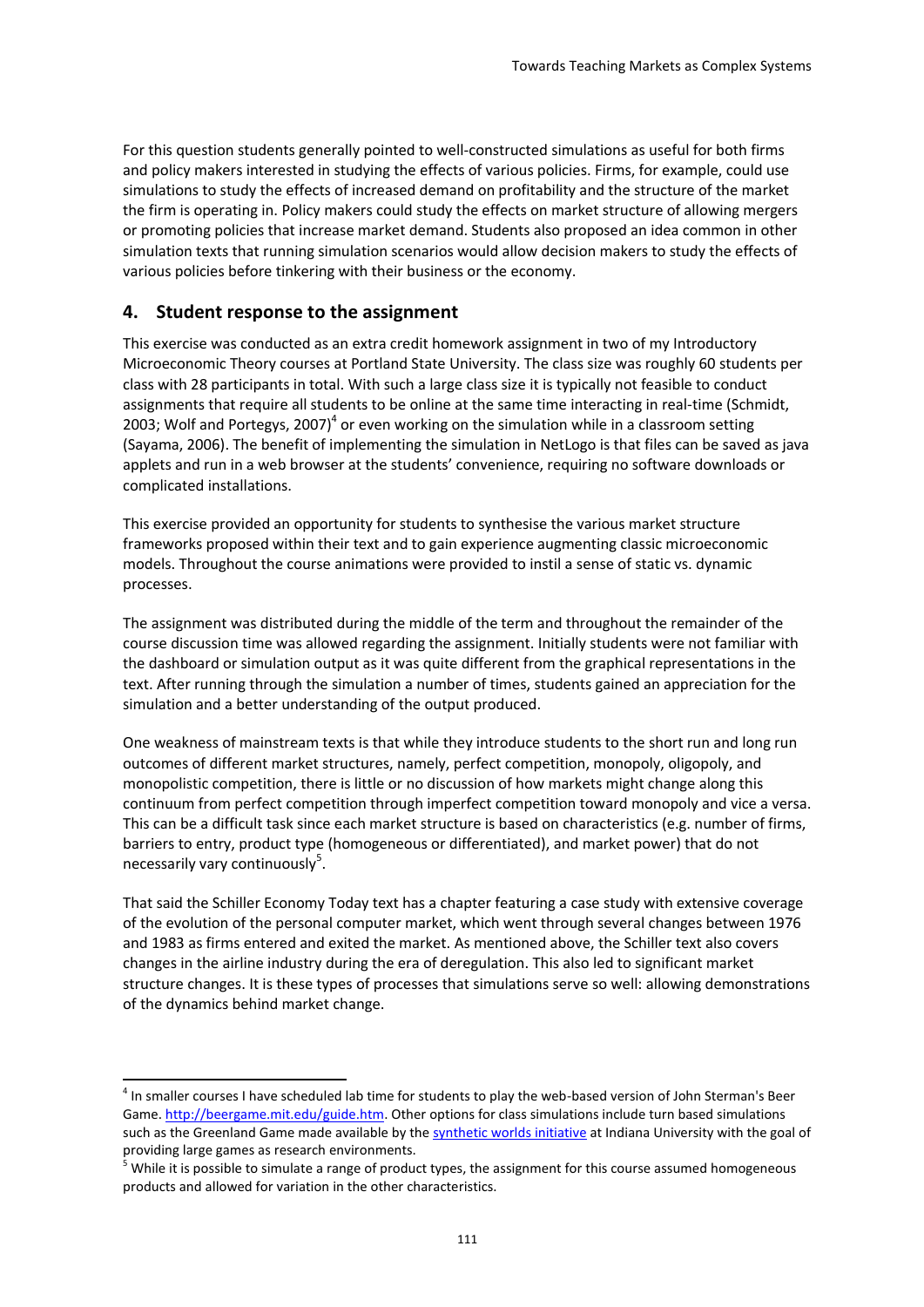In general, the students expressed enjoyment in the act of testing hypotheses (e.g. what happens if I increase demand in a market with high barriers to entry). They also accepted the idea that the simulation presented was one of many potential models of how a market might function and something to be improved upon. In addition to being able to identify likely simulation outcomes for problems 1 to 4 above, students also showed an appreciation for many of the complexities associated with the interrelatedness of market structure, falling costs, and price, namely, how falling costs might affect prices differently in perfectly competitive markets versus imperfectly competitive markets. Many of their responses demonstrated an appreciation for the relationship between market structure and market power and how regulators need to be diligent in monitoring markets where market failures are evident. Finally, they noted how simulations can be used to run scenarios and test potential policies before implementing them in the real world economy, whether as a firm or a regulating agency.

## **5. Conclusion**

Agent based simulations are increasingly implemented across the disciplines and it is unfortunate that many students of the social sciences are not exposed to the methods or software in their undergraduate coursework. Programmes like NetLogo serve as an excellent platform for students to begin developing their own models. Exposure to such programmes early in their studies will acclimatise students to modelling software and provide them with transferable skills since programming experience in one package often makes them more adept at acquiring proficiency in other programming languages. NetLogo is available as a free download for students or instructors and the java applet feature allows students to run the simulations at their convenience from a web browser with java installed.

Though time constraints may make programming exercises a stretch in principles courses, exposing students to the software in principles courses by having them run the simulation serves as an excellent introduction to programming projects implemented in upper division and elective courses. Interactions with the NetLogo dashboard provide students with a sense of how they might be able to build models from the text into a simulation, how they might build economic models of their own, and how they might tweak parameters to study outcomes and inform better policies for stronger economies.

An extension to this project might be to have the students modify existing sliders or add extra sliders to gain more control of additional parameters such as the rate at which costs fall as firms innovate, the degree of heterogeneity in costs that firms start out with, the slope of the demand curve, or the costs of process innovations. Thus introducing them to programming aspects of NetLogo and moving them down the path toward building their own models.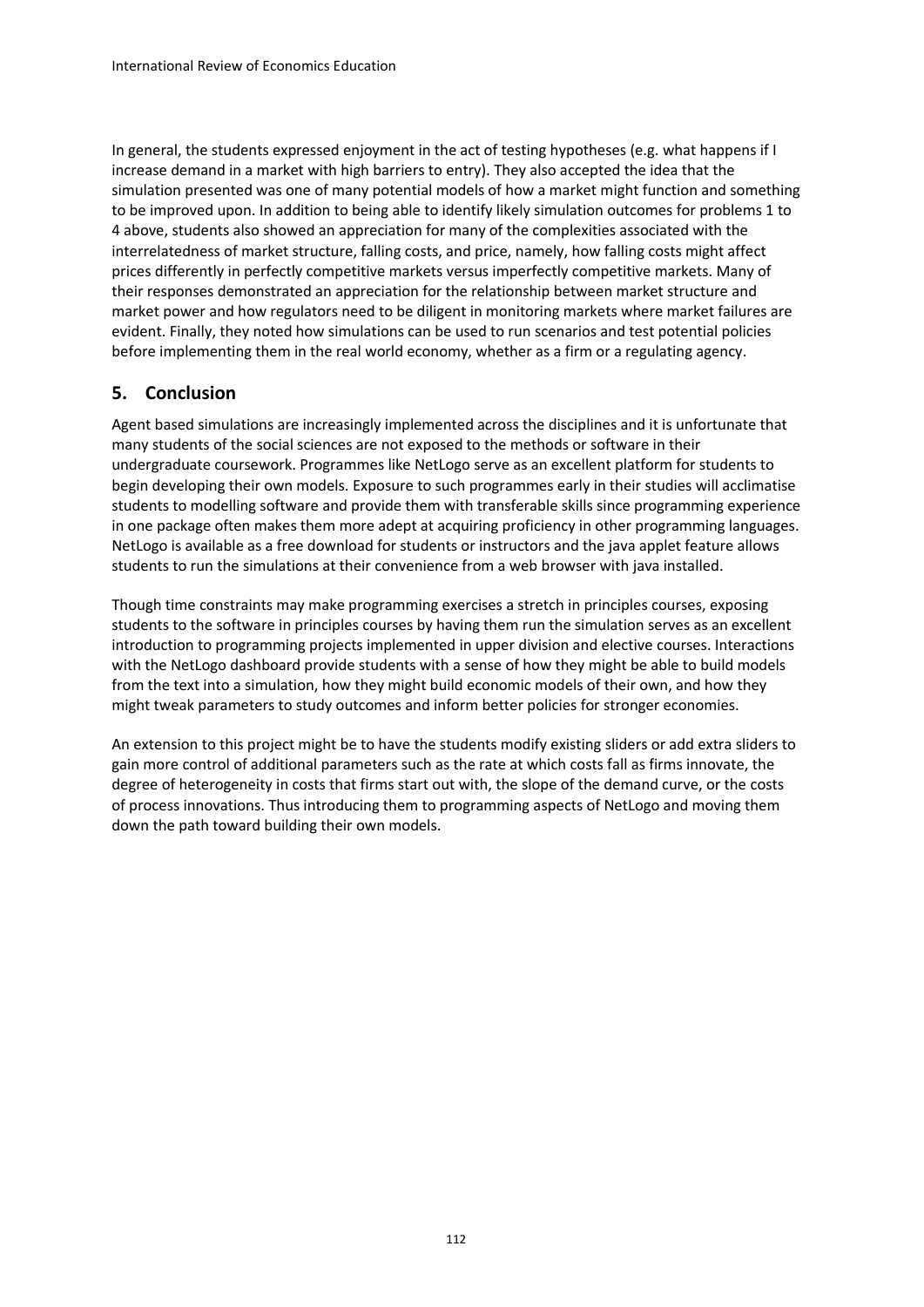$^{+}$ 

#### **Appendix : derivation of Cournot solution**

#### *The n-Firm Cournot Element of the Model*

To derive the *n*-firm Cournot solution Sarkar, Gupta, and Pal begin with inverse demand  $P(Q)$  –  $mc_i - bq_i = 0$ , where  $a > 0$  and  $b > 0$ . Each firm chooses  $q_i$  to maximise profit,  $\pi_i = q_i[P(Q) - mc_i]$ . In words, profit equals total revenue minus total cost, where *mc<sup>i</sup>* is each firm's marginal cost. Firm *i's* first-order condition for profit maximisation is:

$$
P(Q) - mc_i - bq_i = 0 \tag{1}
$$

Summing first-order conditions for all firms gives  $NP(Q) - bQ = \sum_{i=1}^{N}mc_i$  . Dividing this by N

produces  $P(Q) - \frac{bQ}{N} = mc$ *N*  $P(Q) - \frac{bQ}{N} = \overline{mc}$ , where  $\overline{mc} = (\sum_{i=1}^{N} mc_i)/N_i$ , the average marginal cost in the market. Substituting  $P(Q) = a - bQ$  into the previous equation produces:

$$
a - \left(\frac{N+1}{N}\right)bQ = \overline{mc} \,.
$$

In equilibrium *Q\**, market equilibrium can be found by setting *mc* equal to the linear function with the same intercept as demand but with a slope of  $-\left(\frac{N+1}{N}\right)b$  $\frac{N+1}{N}$  $\left(\frac{N+1}{N}\right)$  $-\left(\frac{N+1}{N}\right)b$ . So,  $Q^* = \frac{a-mc}{N} \left(\frac{N}{N+1}\right)$  $\left(\frac{N}{N}\right)$ ſ  $=\frac{a-1}{a-1}$  $i^* = \frac{a + mc}{b} \left( \frac{N}{N+1} \right)$ *N*  $Q^* = \frac{a - mc}{b} \left( \frac{N}{N+1} \right)$ .

) l From here  $P^* = a - bQ^*$ . Substituting  $Q^*$  yields  $P^* = a - b \left| \frac{Q^* - B}{b} \right| \left| \frac{Q^* - B}{A} \right|$  $\frac{1}{2}$  $\overline{\phantom{a}}$  $\mathbf{I}$ L  $\mathbf{r}$  $\int$  $\left(\frac{N}{N+1}\right)$ ſ  $^{+}$  $=a-b\frac{(a-1)}{2}$ 1  $a^* = a - b \left( \frac{(a - mc)}{b} \left( \frac{b}{N} \right) \right)$ *N*  $P^* = a - b \left| \frac{(a - mc)}{b} \left( \frac{N}{N+1} \right) \right|$ , which reduces

to  $P^* = a - (a - mc) \left( \frac{N}{N+1} \right)$  $\left(\frac{N}{N+1}\right)$ ſ  $= a - (a - mc) \left( \frac{N}{N+1} \right)$  $a^* = a - (a - mc) \left( \frac{N}{N+1} \right)$  $P^* = a - (a - \overline{mc}) \left( \frac{N}{N} \right)$ . When  $N = 1$  the monopoly  $Q^*$  and  $P^*$  are produced and, as *N* increases, the

perfect competition *Q\** and *P*\* are produced. Equation (1) above implies that for each individual firm  $q_i^* = (P^* - mc_i) / b$ . Plugging  $P^*$  into  $q_i^*$  yields the reaction function for the individual firm where each firm's output is dependent on its own marginal cost as well as the average marginal cost of the market.

$$
q_i^* = \frac{a}{b} - \frac{a - \overline{mc}}{b} \left( \frac{N}{N+1} \right) - \frac{mc_i}{b}
$$
 (3)

Using the variables computed above I calculate among other things firm market share and market HHI where 2  $\sum_{i=1}^N \left\lfloor \frac{{q_i}^*}{Q^*} \right\rfloor$  $\overline{\phantom{a}}$ L  $=\sum_{n=1}^{N}$ *i i Q HHI* =  $\sum_{n=1}^{N} \left| \frac{q_i^*}{q_i^*} \right|^2$  and ranges from 0.0 – 1.0.

NetLogo file is available for download at [http://www.openabm.org/model/2313/version/2.](http://www.openabm.org/model/2313/version/2)